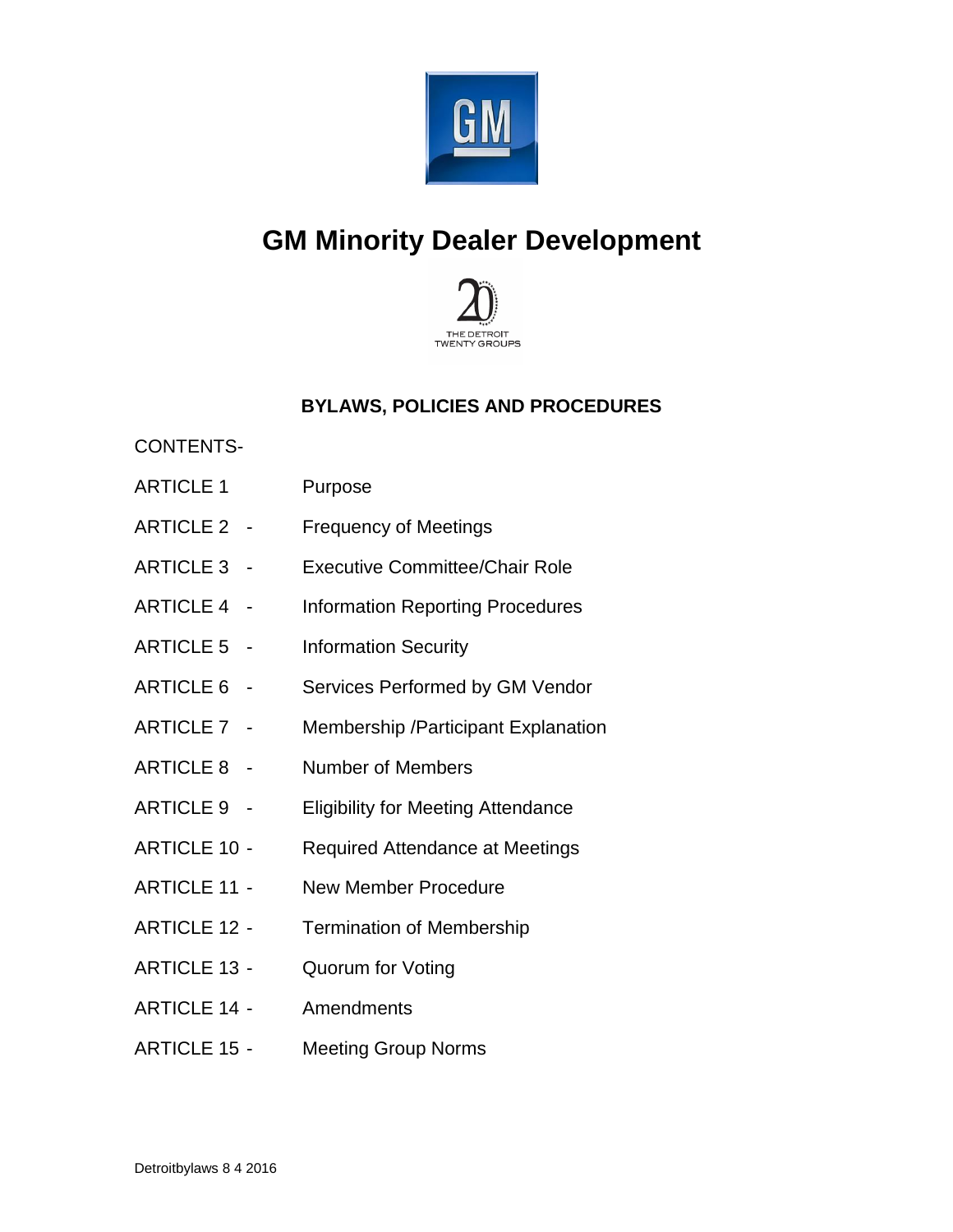# **ARTICLE 1 - PURPOSE**

A Group of GM minority dealers, situated in such a way as not to be competitors of each other, hereinafter called the Group, mutually associated to provide a confidential exchange of experiences, problems, solutions, and ideas at regular meetings; and to receive through the firm commissioned by General Motors, (the "Vendor") the benefit of reliable, comparative operating data on a periodic basis, educational materials and services, and other related services.

The success of the Group depends upon consistent attendance at all scheduled meetings. Each Member is obligated to make contributions of ideas and experiences, and having spent considerable time for advance preparation, each such Member deserves and is entitled to receive such information from each and every other Member.

It is expressly not the purpose of the Group to represent Members in any negotiations, demands, representations, or other contact with any manufacturer, supplier or service providers or any of their appointees.

This Group will not conduct its affairs in any way, which might constitute or be construed as an endorsement of special interest groups, associations or commercial enterprises.

Highly detailed and sensitive operational information will likely be shared during Group meetings. Each Member agrees to remain cognizant of the confidential nature of that information and the importance of compliance with the antitrust laws. The mutual purpose of the Members is to enhance the performance of each Group Member's operations through individual decisions and actions of each Member. There are to be no agreements, oral, tacit, or otherwise, by which coordinated or cooperative actions are to be taken, whether in connection with buying or selling either goods or services. Similarly, although vehicle manufacturers (and other vendors) and their practices may be discussed, no concerted or cooperative action, other than expressing Members' views on a particular subject, are to be taken.

There are to be no agreements, oral, tacit, or otherwise, by which coordinated or cooperative actions are to be taken, whether in connection with buying or selling either goods or services that would violate the antitrust laws.

# **ARTICLE 2 - FREQUENCY OF MEETINGS**

Live meetings, organized by GM, will be held twice (2) per year, at approximately 6 month intervals. GM Minority Dealer Development is responsible for notifying dealers of 20 Group live meetings which will be held twice a year. All hotel and meeting room accommodations for the Group Members are arranged by GM Minority Dealer Development.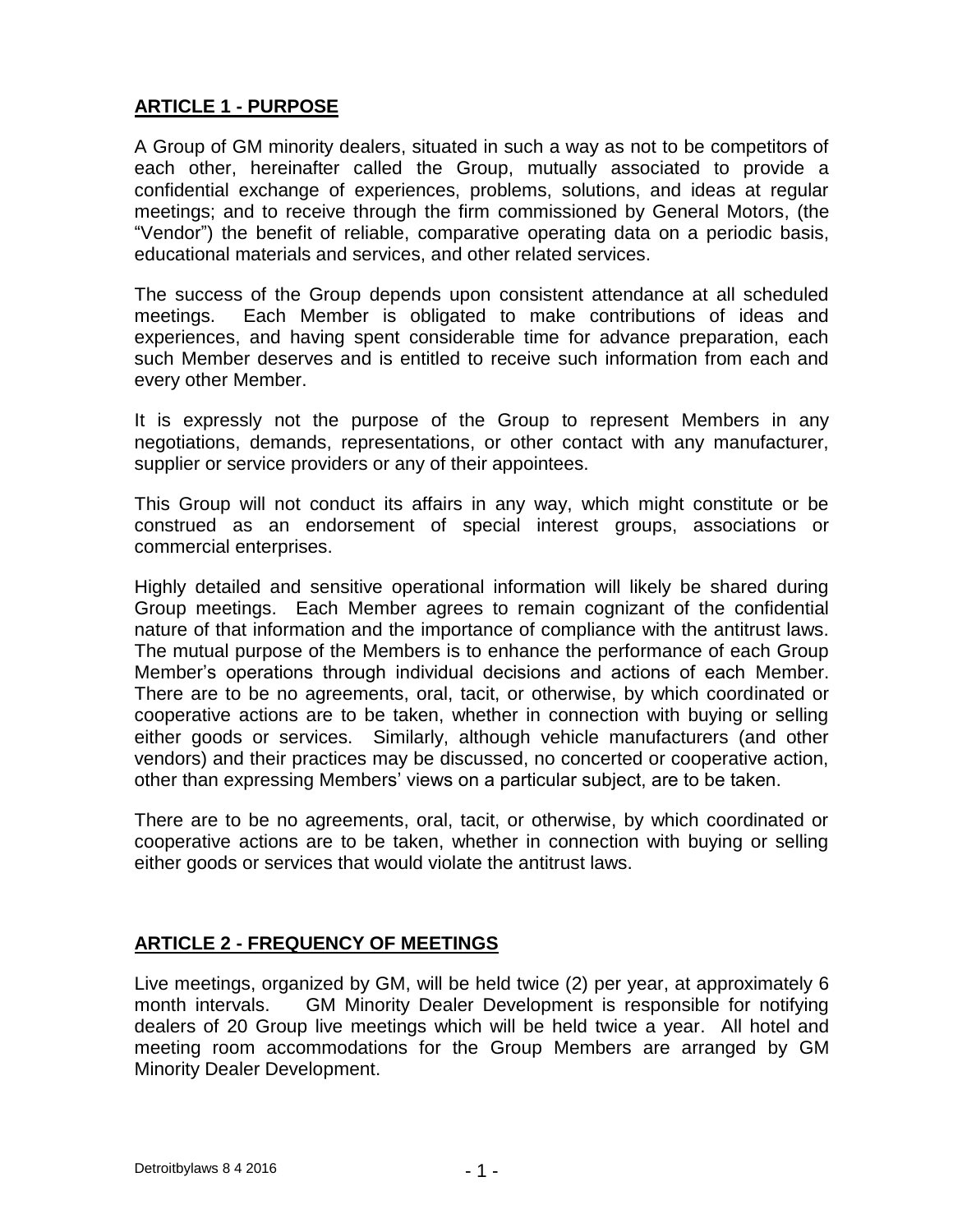Groups may elect, by a quorum vote, to meet more than the two times organized by GM. If such an election is made, the Group will meet at their own expense and will be responsible for all meeting costs associated with these meetings.

# **ARTICLE 3 - EXECUTIVE COMMITTEE**

This committee will serve as the steering committee of the Group, will be the liaison between the Group and the Vendor, and will work with the Vendor in the development of prospective Members as discussed elsewhere in these Bylaws. It shall be the responsibility of the committee to assure adherence to and compliance with these Bylaws, policies and procedures. Its authority will include the investigation of, and ruling on, any and all incidents and occurrences which appear to be exceptions to and/or noncompliance with these Bylaws which may arise and/or be brought to its attention by a Member, or by the Vendor's representative.

This committee is comprised of a Chair, a Vice Chair and a GM Dealer Development member to be designated by GM, with staggered terms of office for dealer Members. The Chair shall be elected annually for a twelve month term and may be re-elected. If the Chair is not re-elected or elects to retire, then the Vice Chair will become the Chair, and a new Vice Chair will be selected by the Members. Any Executive Committee Member (except the GM Representative) can be removed from the Executive Committee by a two-thirds vote of all Members present at a regular meeting, provided there is a quorum.

If, in the opinion of any Member, or the Vendor's representative, any action or failure to act constitutes noncompliance with these Bylaws, policies and procedures, or appears detrimental to the Group's purpose and progress, a request for a decision will be submitted to the Executive Committee, in writing, and the Executive Committee will render a decision on the request and proceed with any action the Executive Committee deems advisable before the adjournment of the general Group meeting.

## Role of Chair and Vice Chair

The individual elected as Chair will have the following responsibilities:

- Call participants individually to solicit attendance and participation
- Assist in developing agenda, proof agenda before meeting, distribute, and co-lead break-out with Vendor
- Work with Vendor moderator to develop conference call agenda and solicit live attendance at next in-person meeting
- Monitor attendance and submit copy to Vendor and GM MDD representative
- Co-lead discussion with the GM REPRESENTATIVE with respect to Group business issues. This discussion will be the last agenda item for the Group meeting held.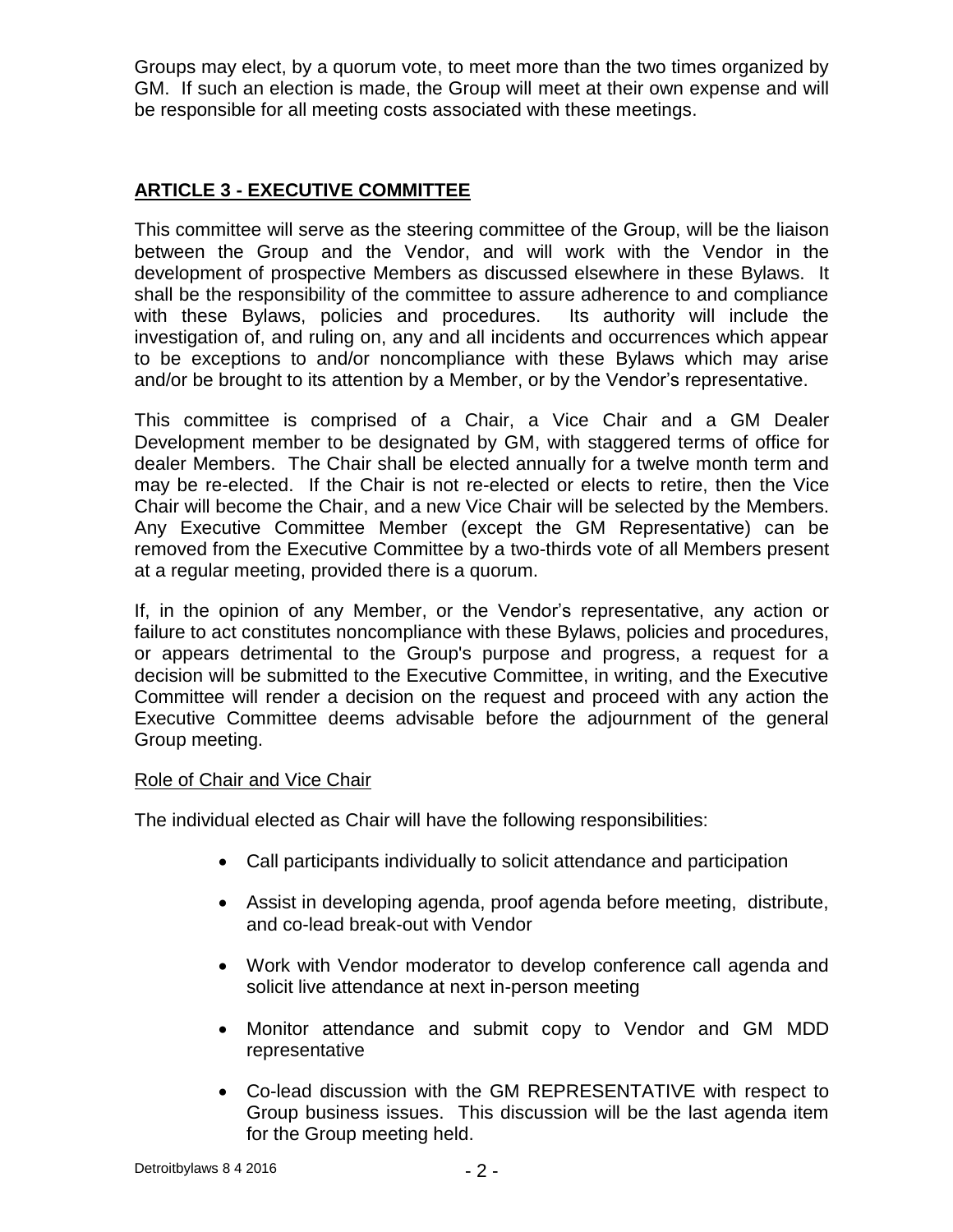# **ARTICLE 4 - INFORMATION REPORTING PROCEDURES**

Each Member will submit to the Vendor a monthly copy of the current financial statement or the approved reporting form reflecting true operations of the reporting company, which is:

- 1. Complete
- 2. Of the Member's reporting company
- 3. In conformity with the Group's agreed-upon standards
- 4. Reporting on a calendar-year basis

It is the responsibility of each Member, and not the Vendor, to make any adjustments necessary on the financial statement or the approved reporting form to achieve this conformity.

In order for the composite to be more meaningful and more valuable to the Members, it may include certain statistical data and computations based upon information not available from the standard financial statement. In those cases, the Vendor may provide supplemental information forms which the Member will properly prepare and submit to the Vendor.

To be assured of inclusion in the monthly composite, the Member's financial statement or approved reporting form and any required supplemental information must be received by the Vendor no later than the deadline date provided by the Vendor. Repeated omissions from the monthly composite may constitute grounds for termination of Membership under Article 12 of these Bylaws.

# **ARTICLE 5 - INFORMATION SECURITY**

All information furnished by, to, or about a Member or Member candidate is considered and acknowledged to be of a confidential nature. All of the meeting statistics and monthly composites are coded so that they are identifiable only to Members and authorized persons in attendance at a meeting. No Member will disclose Group statistics or other distributed information to any other dealers, factory personnel (other than General Motors) trade associations, or publications.

# **ARTICLE 6 - SERVICES PERFORMED BY SELECTED GM VENDOR**

Monthly Composites -- From the financial statement or approved reporting form, and any required supplemental information submitted monthly by the Members, the Vendor will prepare a financial composite, comparative as to Member. The Members are ranked across each page according to the significant factor on that particular page. The information presented will be year-to-date monthly, and prior year comparisons. The composites will also be provided electronically by the Vendor.

Meeting Statistics -- From information extracted from the financial statements and/or questionnaires and any required supplemental information, pertinent financial data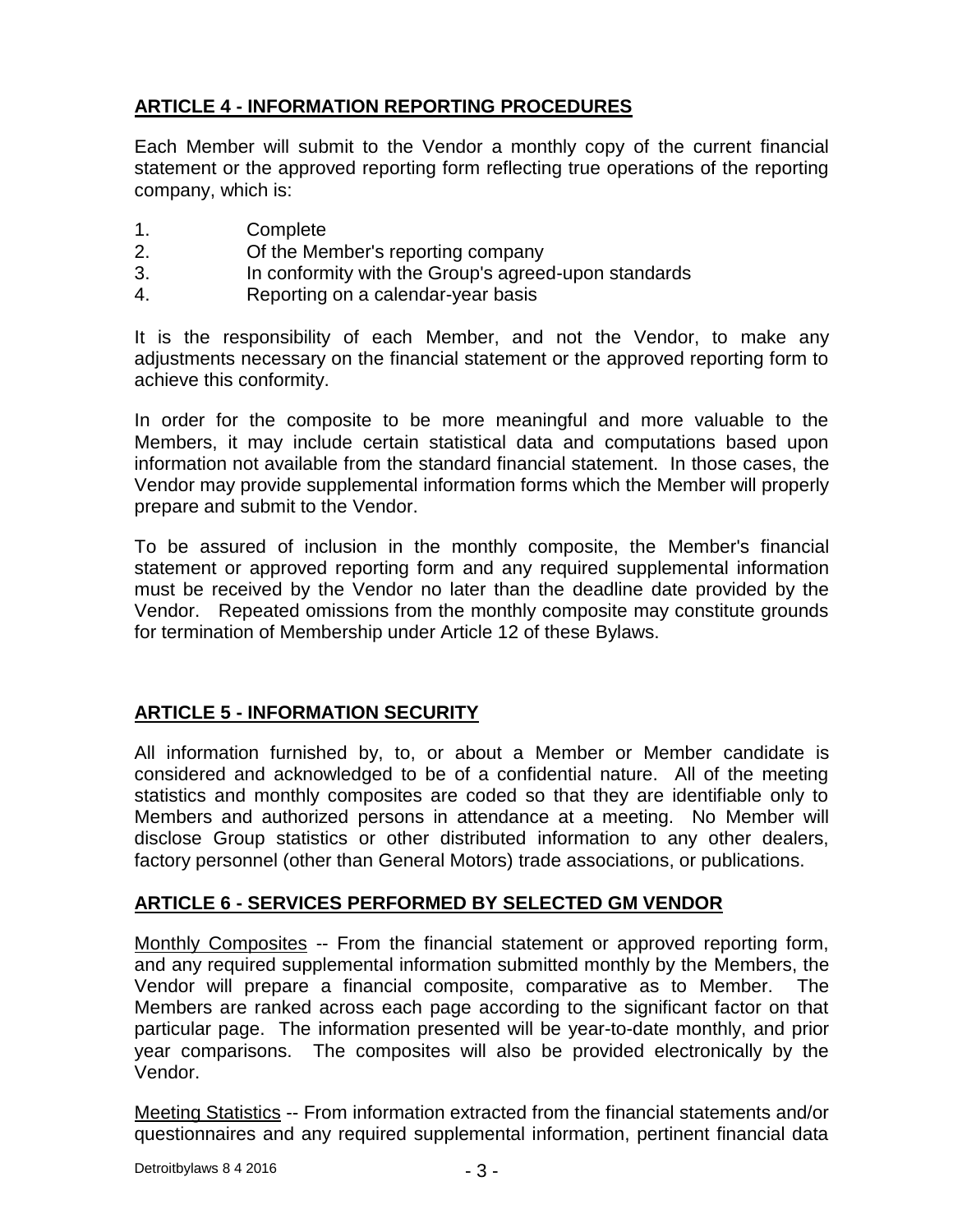and related statistics are prepared to reveal and indicate trends of strength and weakness in certain areas of the Members' dealership operation. These statistics are presented in writing, visually and orally at the meetings by the Vendor representative.

Special Studies -- Quite often, it is important to go to great depth into one aspect or department of company operations, and the Vendor obtains, or develops, special information for distribution among the Members, or for work programs at the meetings.

When performing any of these three services, the Vendor may require additional data. It will be the responsibility of the Members and/or their staff to respond promptly to questionnaires and have the correct data into the Vendor's office by the established deadline so the Member's data is included in the study.

Inter Group Communications -- From time to time, an idea or program generated within a Group, concerning improved or more effective management of a department or aspect of the company, will have application to all Groups. The Vendor may select and distribute such items to other Groups (without disclosing the identity of the source) in order that Members may benefit from the experiences of Members in Groups other than their own. The subject matter of such inter-Group communications will typically exclude advertising and promotional ideas.

Web Support – The Vendor will provide a 24/7 web-based action plan program with timelines, economic values and delegation requirements. Where accountability is established and followed up on.

# **ARTICLE 7 – MEMBERSHIP/PARTICIPANT EXPLANATION**

Membership, as referred to in these Bylaws, will mean the dealer operator or executive manager of the dealer company for which operating data is being included in the monthly composite. These Bylaws do provide for the attendance at meetings by an alternate participant for a dealership, and this person will be the individual so designated by the Executive Committee.

## Roster Identification

The roster is the formal document that designates Membership and the affiliated dealer company.

#### Qualifications

To qualify for participation, a candidate must:

- 1. Contact the appropriate GM REPRESENTATIVE for consideration.
- 2. Be willing to prepare in advance and to contribute ideas and experiences for the benefit of the Group at its scheduled meetings.
- 3. Be willing and able to maintain regular attendance at the scheduled meetings according to Article 9.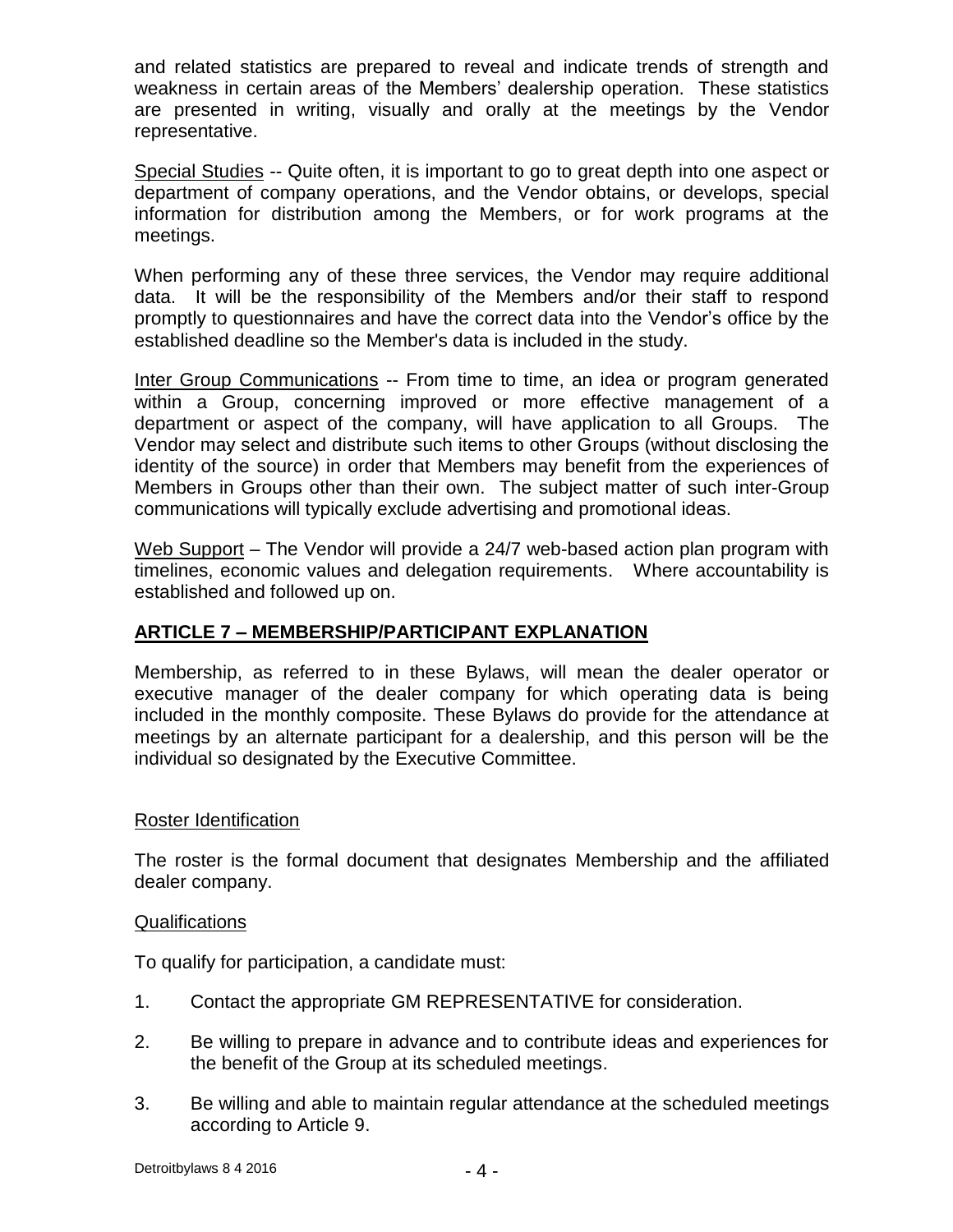## 4. **Be the Dealer Operator, Executive Manager, or Alternate Participant, as defined below** of the dealer company for which operating data is reported. .

The reporting company should:

- 1. Be in a market that does not compete with any other Member, and,
- 2. Be situated in such a location that the Membership of this Group is geographically distributed so as to obtain broad, non-overlapping representation. Members may not be competitors with one another.

#### Alternate Participant

Persons eligible to be considered for alternate status must meet one of the following guidelines:

- Be a key dealership manager as designated by the dealer who is active in a day-to-day supervisory position with tenure acceptable to the Group including the Member's reporting dealership.
- A prospective alternate must have attended at least (two) 2 regular meetings, then receive the unanimous affirmative vote of the Members present to become a duly-elected alternate participant.

An Alternate Participant has no right to vote or hold any office, however, an Alternate Participant's attendance at a regular meeting, unaccompanied by a Member, does fulfill the attendance requirements of that Member for that particular meeting, provided that the Member attends at least two (2) meetings.

#### Spouse or Family member

A spouse or legal relative of a dealer operator can attend and, if voted in by the Members, will be considered a Member and eligible for all Member rights, provided such individual is active full time or training full time in the dealership represented in the 20 Group.,

#### Membership Succession

Membership in the Group is personal and thus is not transferable or inherited. In the event of a change in ownership or active management of the company which a Member is representing, membership in this Group by the new owner or manager must be in compliance with the new Member procedure as outlined in these Bylaws.

#### **ARTICLE 8 - NUMBER OF MEMBERS**

The Membership of this Group will not exceed thirty Members.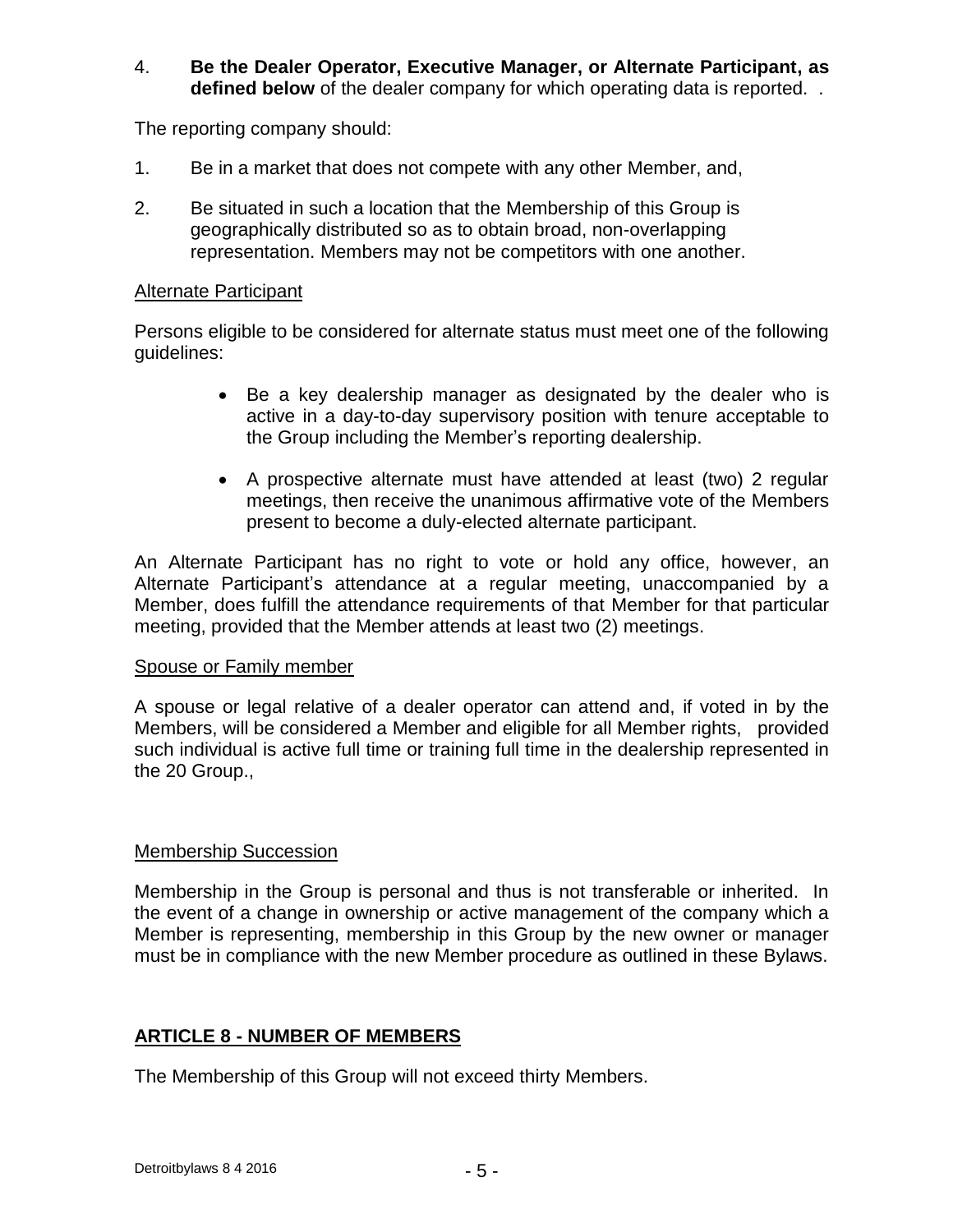# **ARTICLE 9 - ELIGIBILITY FOR MEETING ATTENDANCE**

Only the following will be permitted to attend general meetings of the Group:

- 1. Present Members of the Group
- 2. Representatives of Vendor
- 3. General Motors Representatives
- 4. An approved Alternate Participant, whether or not accompanying the Member.
- 5. A prospective Member, after complying with the proper procedure as outlined in Article 11.
- 6. A manager or partner of the Member's reporting dealership, if accompanying a Member or Alternate, provided the Member has obtained the prior approval of the Group at least thirty days in advance of the meeting, and the Vendor has been so notified of such approval.
- 7. A spouse or legal relative of Member, provided such individual is active full time or in training full time in the dealership represented in the 20 Group in which the Member has a financial interest and with prior approval of the Group.
- 8. Special guests who have been invited to make a presentation. The special guest will only attend the portion of the meeting in which they make their presentation.
- 9. An employee of a Member's reporting dealership may accompany that Member or alternate for purposes of assisting the Member or alternate during a presentation previously requested by the agenda committee. This employee will attend only their presentation segment of the meeting.
- 10. An employee of a Member's reporting dealership may accompany that Member or alternate for purposes of hearing an agenda subject of specific interest to such employee, provided the Member has obtained the prior approval of the Executive Committee chairman. This employee will attend only that portion of the meeting during which the particular agenda subject is discussed.
- 11. Any special guest previously approved by the Executive Committee to attend a specific portion of a meeting.

In the case of 6, 7, or 11, it is the responsibility of the Executive Committee Chair to keep the representative of the Vendor informed of the Committee's decision.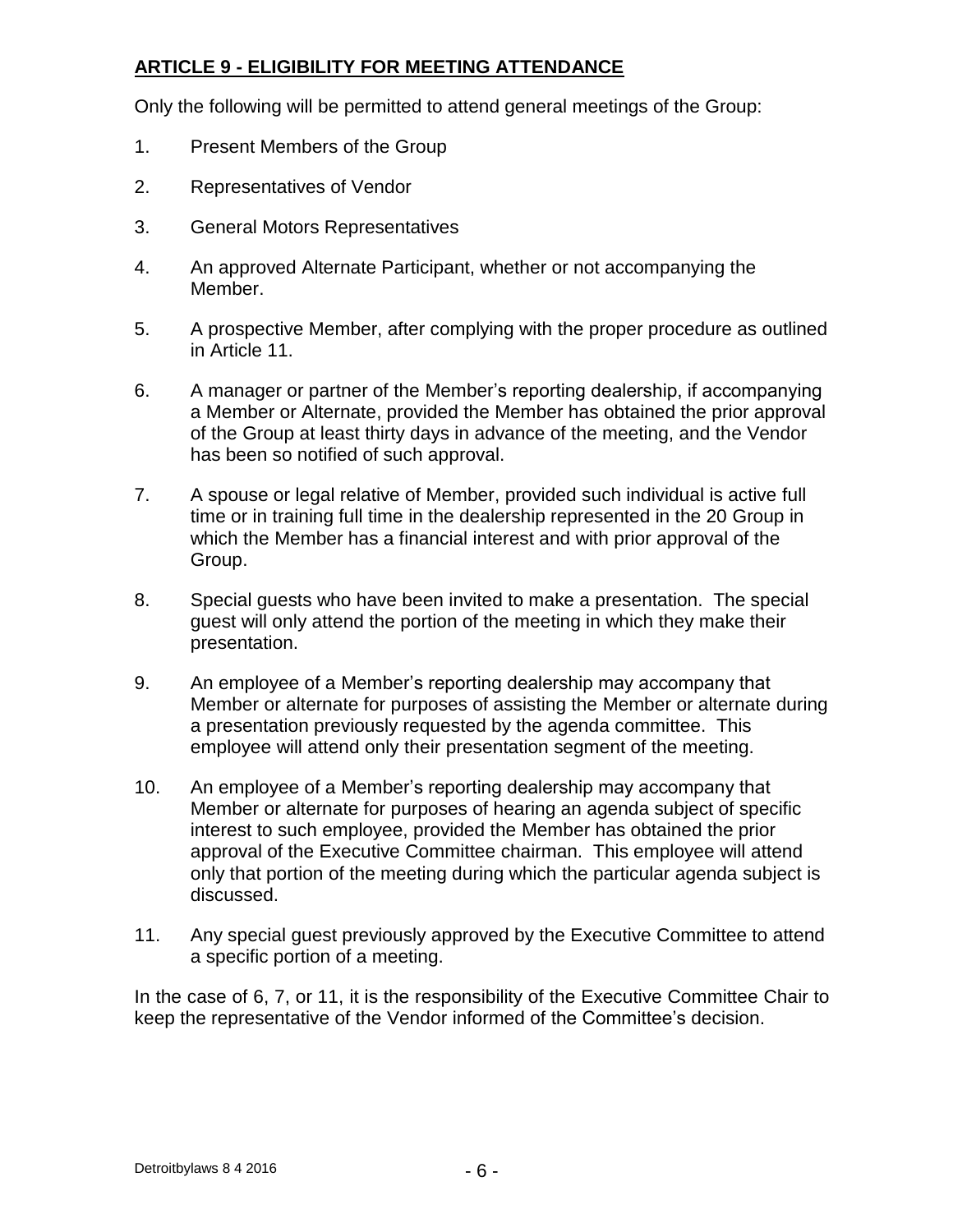# **ARTICLE 10 - REQUIRED ATTENDANCE AT MEETINGS**

The success of the Group depends upon consistent attendance at all scheduled meetings.

There will be occasions when a Member or the Member's Alternate Participant cannot attend a meeting. In the event that a dealership is not represented by a Member or an Alternate Participant at half of the live meetings in a 24 month period, that Member's Membership status is in jeopardy. The Member's attendance record, together with the circumstances causing the absences, will be reviewed by the Executive Committee, and their recommended action will be put to a vote by the Members in attendance (excluding Alternate Participants). This vote will take place at the end of the meeting which marks the Member's absence for half of the live meetings in a 24 month period, or at a subsequent live meeting. If the Membership recommends termination of the Member's membership by a two-thirds majority vote**,** it will be recorded and forwarded to the GM Minority Dealer Development (MDD) Director for potential reassessment. The GM MDD Director will inform the appropriate GM Representative of the final decision, who will first advise the Member of the decision, and then advise the Group's Executive Committee. Membership will be advised at the next Group meeting.

Membership is automatically terminated if a Member or the Member's Alternate Participant fails to attend three consecutive meetings. Waiver of this provision can be made only by a two-thirds vote of the Members at a meeting. Group Chair must notify the GM MDD Director and Vendor, in writing, of any dealer termination from Group.

#### **GM Minority Dealer Development Dealers wishing to re-enroll should contact the GM MDD Director.**

The GM MDD Director will forward the request the 20 Group Chair. The request will be considered under Article 11 'New Member Procedure'. The Executive Committee will review this information with the group members electronically. If there are no objections to adding the member candidate, then the prospect will be added to the group composite.

Occasionally, a Member may also be a Member of a manufacturer National Dealer Council, or an officer of the National Automobile Dealers Association (NADA). Should a Member be required to attend a meeting of either organization where meeting dates conflict with the dates of a scheduled meeting of this Group, the absence will not be counted, provided that proper advance written notification is made to the Executive Committee Chair.

Should the occasion arise when a Member is unable to attend any part of the meeting, or a social activity, the Member will so advise the Vendor and the Meeting Chair by letter, fax or e-mail as soon as the Member is aware. This permits proper advance planning of agenda and scheduled activities.

The absent Member is responsible for providing the Meeting Chair those materials, documents and assignments as requested in the meeting agenda.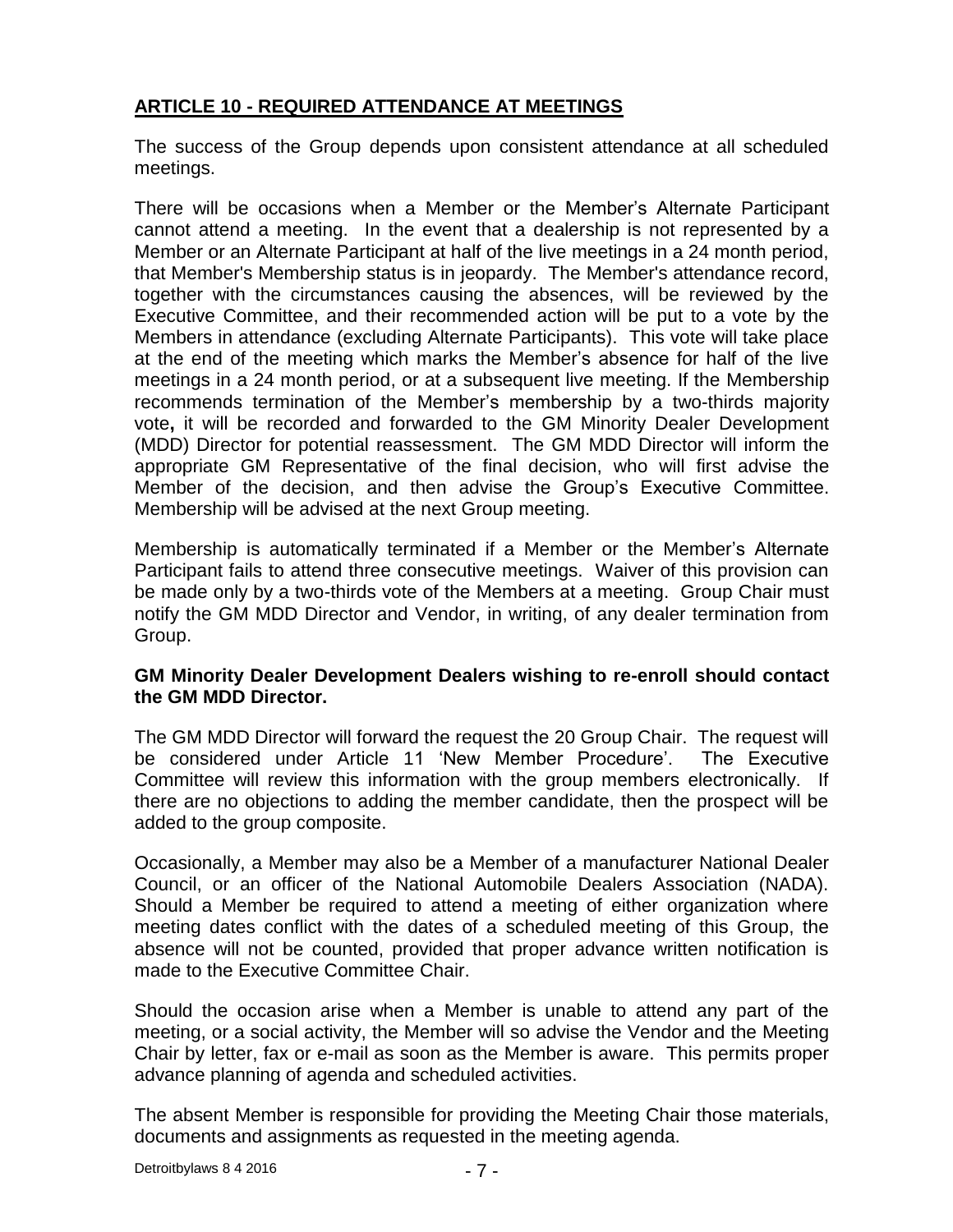# **ARTICLE 11 - NEW MEMBER PROCEDURE**

All Members along with General Motors Dealer Development (GM MDD) will search for prospects in the Minority Dealer Development portfolio. GM will coordinate the recruiting efforts.

The GM Representative will contact the prospect to ascertain the prospect's initial interest. If the prospect is interested, then GM MDD will contact the prospect, giving more background information on the Group, and review specific financial statements or information.

GM MDD will review prospect information with the Group Executive Committee, and the Group Executive Committee will review this information with Group Members, electronically. If there are no objections to adding the Member Candidate, then the prospect will be added to the Group Composite. GM MDD will invite the prospect as a Member Candidate to the next meeting however, Member Candidate is not obligated to follow through with the Membership. The Member Candidate will be expected to pay all personal and travel expenses to attend the session.

**No Member will invite a prospect,** but will refer the prospect's name and qualifications to the appropriate GM Representative.

The Member Candidate will advise the GM MDD Representative at the end of the business session on the final day whether or not they would like to remain a Member of the Group or audit another. Notification of the Member Candidate's decision to participate in the Group will be completed by the GM Representative to the Group Executive Committee at a later date, but before the next Group session or conference call. Prospects declining Membership must return all information previously provided about the Group or Group Members.

## **ARTICLE 12 - TERMINATION OF MEMBERSHIP**

Voluntary Termination -- A Member may terminate such Member's Membership in the Group at any time by notifying the GM Representative, in writing, of the desire to do so. **Termination will become effective at the close of the calendar quarter during which such notice was received by General Motors Dealer Development.**

## **ARTICLE 13 - QUORUM FOR VOTING**

A quorum of the Membership for the transaction of business at any meeting of the Group will exist if two-thirds of the Members are present, and on any matters requiring a vote, only a Member is eligible to vote. Unless otherwise specified in these By-laws, a majority of the quorum is required for any decision or action. A Member, regardless of the number of dealerships represented in the 20 Group, is only allowed one vote.

## **ARTICLE 14 - AMENDMENTS**

Amendments to these Bylaws may be proposed at any regularly-scheduled meeting of the Group by a majority vote of the Members (not including Alternate Participants) present at that meeting provided there is a quorum of Members.